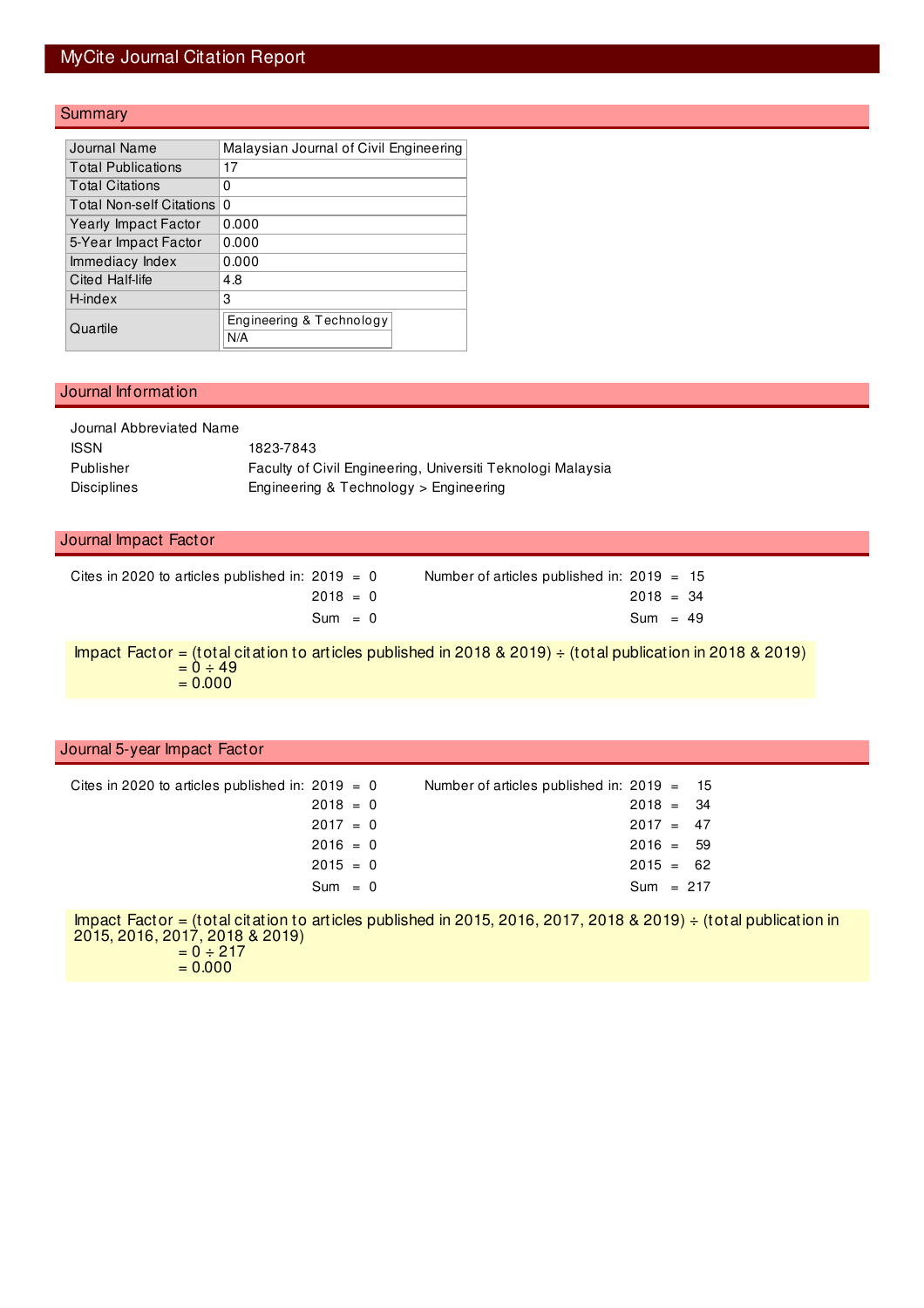## Journal Citation

| Total Cites 0<br>Self Cites<br>$\boxed{0(100\%)}$ |  |
|---------------------------------------------------|--|
| Selfcitation<br>Other citation                    |  |
|                                                   |  |
|                                                   |  |
| Journal Immediacy Index                           |  |
|                                                   |  |

Cites in 2020 to articles published in 2020 0 Number of articles published in 2020 17

Immediacy Index  $=$  (total citation to articles published in 2020)  $\div$  (total publication in 2020)  $= 0 \div 17$  $= 0.000$ 

### Journal Cited Half-life

| Year                                                                                   |  |    |    |    |    |    |  | 2020 2019 2018 2017 2016 2015  2014 2013  2012  2011  2010-all |
|----------------------------------------------------------------------------------------|--|----|----|----|----|----|--|----------------------------------------------------------------|
| <b>Citation</b>                                                                        |  | 10 | 14 | 23 | 22 | 14 |  |                                                                |
| Cumulative Citation % 0.00 5.74 13.93 25.41 44.26 62.30 70.49 81.97 87.70 90.98 100.00 |  |    |    |    |    |    |  |                                                                |



Cited half-life =  $4.8$